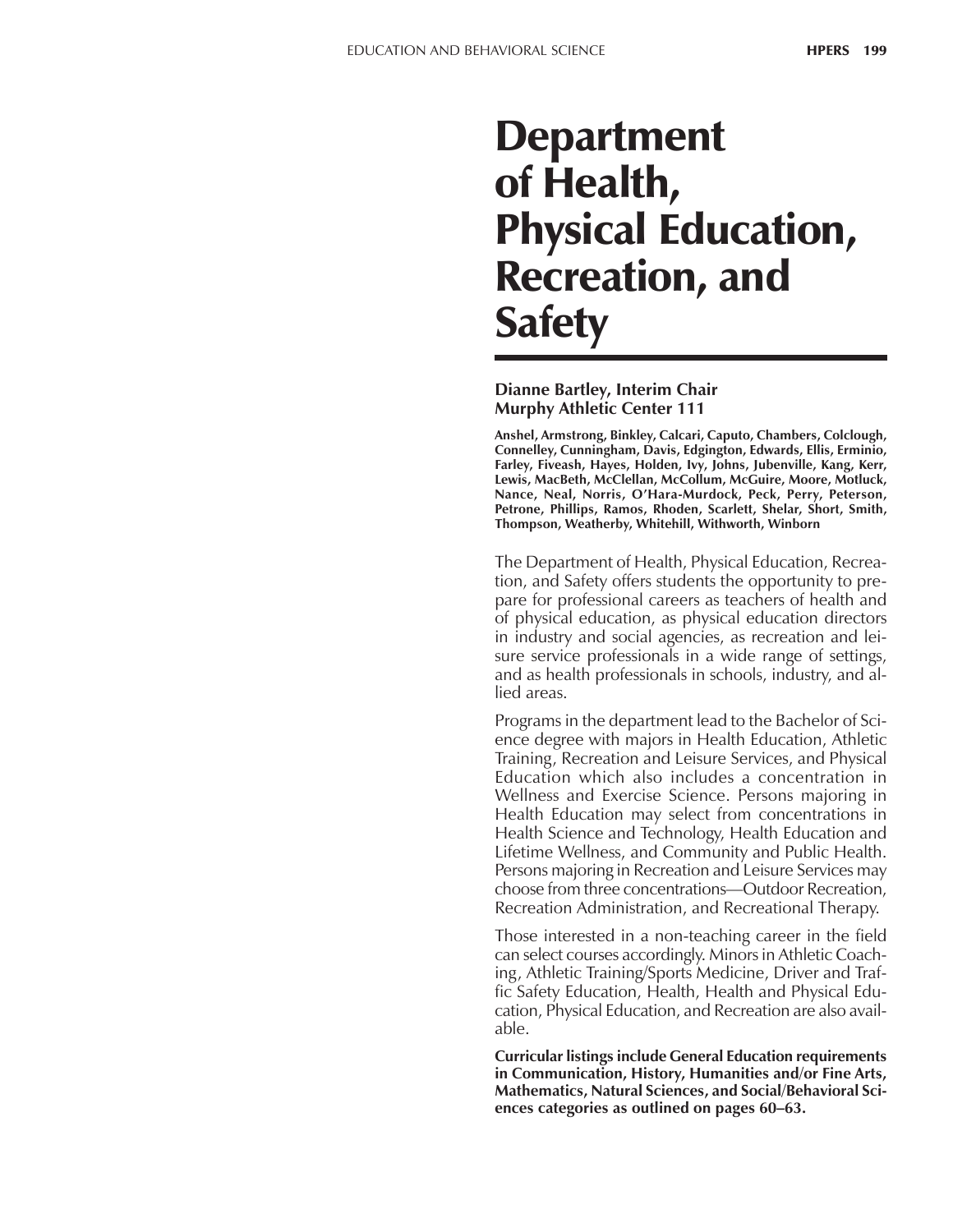## **Major in Physical Education**

**Teacher Licensure K-12 (includes Lifetime Wellness licen**sure)–The major in Physical Education offers preparation for teaching positions in public and private elementary and secondary schools in Tennessee. The major requires BIOL 2030; PHED 1140, 2100, 3300, 3400, 3430, 3720, 3740, 3750, 3780, 3850, 3950, 4340, 4810, 4820, and 4910. Students must take a one-hour activity class from swimming and dance. Students must complete the Professional Education component that includes student teaching. Following is a suggested pattern of study for the Physical Education major. However, regular consultation with the assigned advisor is essential.

| 6                               |                                       |                                                                                                                                                                              |
|---------------------------------|---------------------------------------|------------------------------------------------------------------------------------------------------------------------------------------------------------------------------|
| 4                               | <b>HUM 2610 (Hum/FA)</b>              | 3                                                                                                                                                                            |
| 3                               | Humanities and/or Fine Arts           | 3                                                                                                                                                                            |
|                                 | PHED 3720, 3740, 3780                 | 8                                                                                                                                                                            |
| 10                              |                                       | 3                                                                                                                                                                            |
| 6                               | HIST 2010, 2020, or 2030              | 6                                                                                                                                                                            |
|                                 | <b>Mathematics</b>                    | 3                                                                                                                                                                            |
| 31                              |                                       | 3                                                                                                                                                                            |
|                                 | <b>PHED 1140</b>                      |                                                                                                                                                                              |
|                                 |                                       | 30                                                                                                                                                                           |
|                                 |                                       |                                                                                                                                                                              |
|                                 | <b>SENIOR</b>                         |                                                                                                                                                                              |
| 3                               | PHED 4820, 4910                       | 6                                                                                                                                                                            |
|                                 | Social/Behavioral Sciences            |                                                                                                                                                                              |
| 15                              |                                       | 6                                                                                                                                                                            |
| Secondary Education minor§<br>6 |                                       | 15                                                                                                                                                                           |
|                                 |                                       | 2                                                                                                                                                                            |
| $\overline{2}$                  |                                       | 29                                                                                                                                                                           |
|                                 | PHED activity (dance/aquatics) 2<br>4 | <b>SOPHOMORE</b><br><b>ENGL 2020 or 2030 or</b><br>Secondary Education minor§<br><b>COMM 2200 (Comm)</b><br>(2 prefixes)<br>Secondary Education minor§<br>Directed electives |

*ßThe Secondary Education minor has been revised. Please see page 193 and contact the Educational Leadership Department for information.*

#### **Concentration: Wellness and Exercise Science**

**30**

The Wellness and Exercise Science concentration offers preparation for positions in corporate, hospital, and public wellness and fitness centers. The program also offers preparation for students seeking master's degrees in exercise science and allied health.

| <b>Recommended Curriculum</b> |    |                             |                |
|-------------------------------|----|-----------------------------|----------------|
| <b>FRESHMAN</b>               |    | <b>SOPHOMORE</b>            |                |
| ENGL 1010, 1020 (Comm)        | 6  | ENGL 2020 or 2030 or        |                |
| <b>Mathematics</b>            | 3  | <b>HUM 2610 (Hum/FA)</b>    | 3              |
| COMM 2200 (Comm)              | 3  | Humanities and/or Fine Arts | 3              |
| Natural Sciences (2 prefixes) | 8  | Social/Behavioral Sciences  | 3              |
| HLTH 1530 (Soc/Beh Sci)       | 3  | HIST 2010, 2020, or 2030    | 3              |
| Humanities and/or Fine Arts   | 3  | <b>BIOL 2010</b>            | $\overline{4}$ |
| HIST 2010, 2020, or 2030      | 3  | N FS 1240                   | 3              |
| PHED activity                 |    | N FS 3280                   | 3              |
|                               | 30 | <b>ATHT 3580</b>            | 3              |
|                               |    | <b>EXSC 3500</b>            | 3              |
|                               |    | Elective                    | 3              |

| <b>IUNIOR</b>    |    | <b>SENIOR</b>            |                   |
|------------------|----|--------------------------|-------------------|
| <b>PHED 4910</b> | 3  | PHED activity            |                   |
| <b>EXSC 4830</b> | 4  | <b>ATHT 4000</b>         | 3                 |
| EXSC 4810        | 3  | <b>EXSC 4260</b>         | 3                 |
| <b>BIOL 2020</b> | 4  | <b>EXSC 4010</b>         | 3                 |
| <b>EXSC 4000</b> | 3  | Electives                | 5                 |
| EXSC 4240        | 3  | EXSC 4250 (final course) | $12 \overline{ }$ |
| ATHC 4060        | 3  |                          | 27                |
| Electives        | 9  |                          |                   |
|                  | 32 |                          |                   |

#### **Minor in Physical Education**

The minor requires 15 semester hours to include PHED 3850 plus 12 hours selected from PHED 3300, 3430, 3400, 3720, 3740, 3750, 3780, 3950, 4340, 4810, 4820, and 4910.

#### **Minor in Athletic Coaching**

The minor requires 15 semester hours including ATHC 4690, 4800, 4060 plus 6 semester hours of professional courses related to specific coaching area(s), officiating, or intramurals.

## **Major in Health Education**

The major in Health Education provides basic experiences for those interested in preparing for numerous health and health-related professions. Persons majoring in Health Education may choose from a concentration in Health Science and Technology, Community and Public Health, and Health Education and Lifetime Wellness. Those seeking teacher licensure will complete a Secondary Education minor.

#### **Concentration: Health Science and Technology**

The Health Science and Technology concentration is designed to accommodate transfer degrees in allied health or nursing. Students enter the University having completed certification requirements in nursing or one of the allied health fields and receive transfer credit once the required courses are completed. In consultation with an advisor, the student will include the following:

**FRESHMAN SOPHOMORE**

## **Recommended Curriculum**

**31**

| ENGL 1010, 1020 (Comm)        | 6  | ENGL 2020 or 2030 or        |          |
|-------------------------------|----|-----------------------------|----------|
| Mathematics                   | 3  | <b>HUM 2610 (Hum/FA)</b>    | 3        |
| COMM 2200 (Comm)              | 3  | Social/Behavioral Sciences  |          |
| Natural Sciences (2 prefixes) | 8  | (2 prefixes)                | 6        |
| HLTH 3110                     | 3  | Humanities and/or Fine Arts |          |
| N FS 1240                     | 3  | (2 prefixes)                | 6        |
| HUM 2130                      | 3  | HIST 2010, 2020, or 2030    | 6        |
| PHED Activity                 | 1  | <b>BIOL 2030</b>            | 3        |
|                               | 30 | <b>HLTH 2600</b>            | 3        |
|                               |    | Minor                       | 3        |
|                               |    | PHED activity               | 1        |
|                               |    |                             | 31       |
| <b>JUNIOR</b>                 |    | <b>SENIOR</b>               |          |
| BIOL 3080, 3340               | 6  | Certification/licensure     | $0 - 17$ |
| <b>HLTH 3300</b>              | 3  | Minor                       | 6        |
| <b>PHED 4810</b>              | 3  | Electives                   | 6        |
| Electives                     | 9  |                             | 29       |
| Minor                         | 9  |                             |          |
|                               | 30 |                             |          |
|                               |    |                             |          |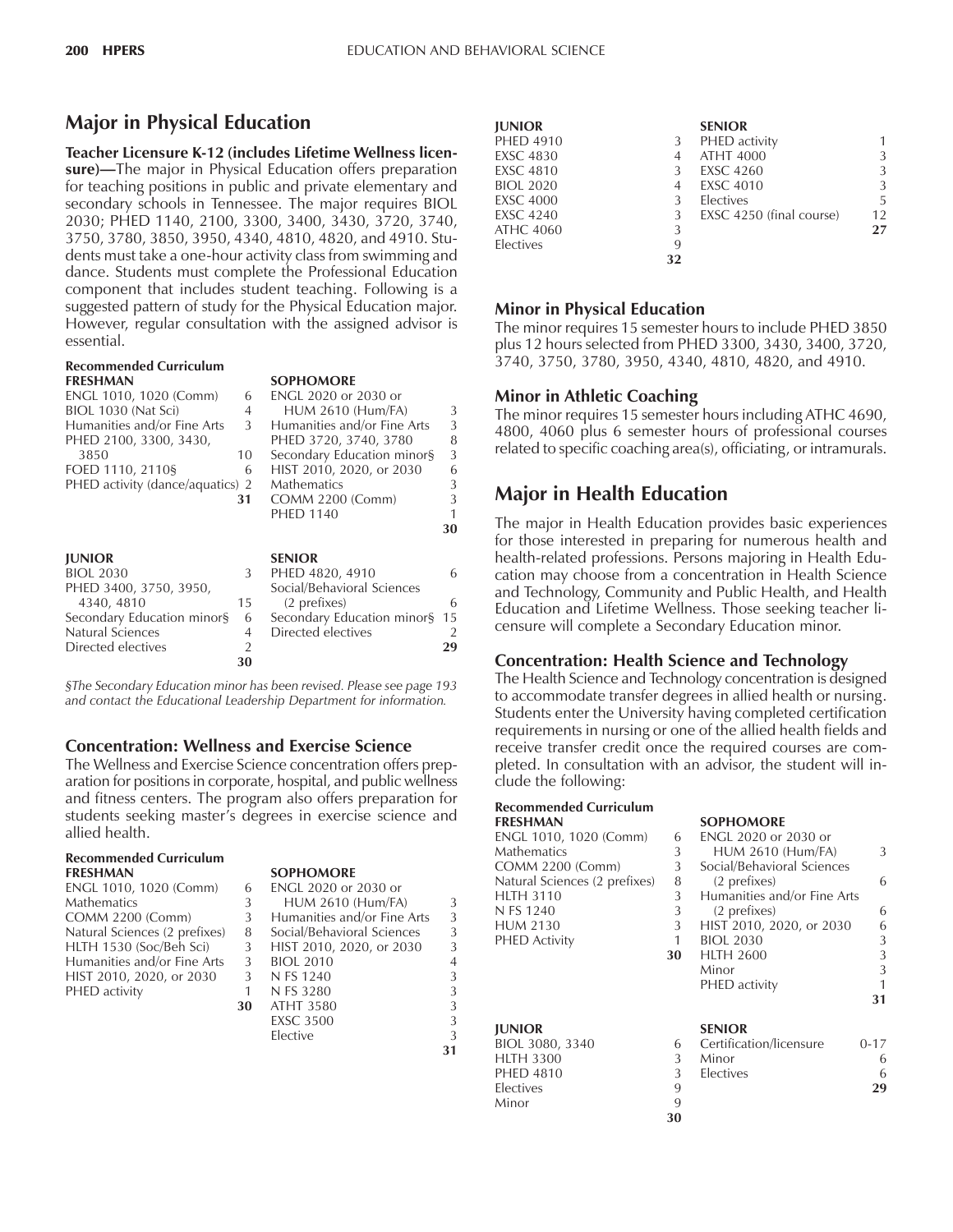#### **Concentration: Health Education and Lifetime Wellness**

The Health Education and Lifetime Wellness concentration is designed to prepare lifetime wellness instructors for grades 9-12. In consultation with an advisor, the student will include the following:

| <b>Recommended Curriculum</b> |    |                             |    |
|-------------------------------|----|-----------------------------|----|
| <b>FRESHMAN</b>               |    | <b>SOPHOMORE</b>            |    |
| ENGL 1010, 1020 (Comm)        | 6  | <b>ENGL 2020 or 2030 or</b> |    |
| <b>Mathematics</b>            | 3  | <b>HUM 2610 (Hum/FA)</b>    | 3  |
| <b>COMM 2200 (Comm)</b>       | 3  | Social/Behavioral Sciences  |    |
| Natural Sciences (2 prefixes) | 8  | (2 prefixes)                | 6  |
| <b>HLTH 3320</b>              | 3  | Humanities and/or Fine Arts |    |
| FOED 1110, 2110§              | 6  | (2 prefixes)                | 6  |
| N FS 1240                     | 3  | HIST 2010, 2020, or 2030    | 6  |
|                               | 32 | Secondary Education minor§  | 3  |
|                               |    | <b>HLTH 3110</b>            | 3  |
|                               |    | <b>BIOL 2030</b>            | 3  |
|                               |    |                             | 30 |
| <b>JUNIOR</b>                 |    | <b>SENIOR</b>               |    |
| HLTH 4260, 4300, 4360,        |    | <b>HLTH 4270</b>            | 3  |
| 4400                          | 12 | <b>PHED 4810</b>            | 3  |
| Secondary Education minor§    | 6  | Secondary Education minor§  | 15 |
| PHED minor                    | 9  | PHED minor                  | 6  |
| PHED activity                 | 1  | <b>HLTH</b> elective        | 3  |
|                               | 28 |                             | 30 |

*ßThe Secondary Education minor has been revised. Please see page 193 and contact the Educational Leadership Department for information.*

#### **Concentration: Community and Public Health**

The Community and Public Health concentration is designed to prepare health educators in community and public health strategies so that they may influence changes in public health practice for individuals, organizations, and/or communities. In consultation with an advisor, the student will include the following:

| <b>Recommended Curriculum</b><br><b>FRESHMAN</b> |              | <b>SOPHOMORE</b>            |    |
|--------------------------------------------------|--------------|-----------------------------|----|
| ENGL 1010, 1020 (Comm)                           | 6            | ENGL 2020 or 2030 or        |    |
| <b>Mathematics</b>                               | 3            | <b>HUM 2610 (Hum/FA)</b>    | 3  |
| COMM 2200 (Comm)                                 | 3            | Social/Behavioral Sciences  |    |
| Natural Sciences (2 prefixes)                    | 8            | (2 prefixes)                | 6  |
| <b>HLTH 3110</b>                                 | 3            | Humanities and/or Fine Arts |    |
| N FS 1240                                        | 3            | (2 prefixes)                | 6  |
| <b>HLTH 3320</b>                                 | 3            | HIST 2010, 2020, or 2030    | 6  |
| PHED activity                                    | $\mathbf{1}$ | <b>BIOL 2030</b>            | 3  |
|                                                  | 30           | <b>HLTH 2600</b>            | 3  |
|                                                  |              | Minor                       | 3  |
|                                                  |              | PHED activity               | 1  |
|                                                  |              |                             | 31 |
| <b>JUNIOR</b>                                    |              | <b>SENIOR</b>               |    |
| <b>PHED 3250</b>                                 | 3            | HLTH 4270, 4460             | 6  |
| HLTH 3300, 4340, 4360,                           |              | <b>PHED 4810</b>            | 3  |
| 4440, 4600, 4860                                 | 18           | Minor                       | 6  |
| Minor                                            | 9            | Electives                   | 5  |
|                                                  | 30           | Internship                  | 9  |
|                                                  |              |                             | 29 |

#### **Minor in Health**

The minor in Health requires 15 semester hours including HLTH 3110, 3320, 4400, plus 6 hours of electives to be chosen from other health offerings or courses approved by the department chair.

#### **Minor in Health and Physical Education**

The minor in Health and Physical Education requires 15 semester hours to include HLTH 3110, 4340; PHED 3780, 3850, plus 4 hours of approved electives from health and physical education.

## **Major in Recreation and Leisure Services**

The major in Recreation and Leisure Services provides knowledge, skills, and experiences for students interested in preparing for positions in the recreation and leisure services profession. The major requires a general core accredited by NRPA which includes REC 3010, 3380, 3520, 3530, 3540, 3560, 4540, 4660, 4890, and 4900 (an extensive internship). Students may choose from concentrations in Recreational Therapy, Outdoor Recreation, or Recreation Administration. Students may choose to pursue a minor or advised electives of approximately 19 credit hours.

#### **Concentration: Recreational Therapy**

Those choosing the Recreational Therapy concentration serve persons with disability and/or health-related issues in a variety of settings. Employment may be sought with clinical, psychiatric, or rehabilitation hospitals, community/transitional agencies, outdoor therapeutic programs, or other health-related agencies. A student graduating with this concentration is eligible to apply for national certification as a Certified Therapeutic Recreation Specialist. Ongoing consultation with an advisor is essential.

| <b>Recommended Curriculum—Recreational Therapy</b><br><b>FRESHMAN</b> |              | <b>SOPHOMORE</b>            |    |
|-----------------------------------------------------------------------|--------------|-----------------------------|----|
| ENGL 1010, 1020 (Comm)                                                | 6            | ENGL 2020 or 2030 or        |    |
| BIOL 1030 (Nat Sci)                                                   | 4            | <b>HUM 2610 (Hum/FA)</b>    | 3  |
| Natural Sciences                                                      |              | Humanities and/or Fine Arts | 3  |
| (CHEM or PHYS)                                                        | 4            | <b>Mathematics</b>          | 3  |
| Social/Behavioral Sciences                                            |              | REC 3380, 3520, 3530        | 9  |
| (2 prefixes)                                                          | 6            | HIST 2010, 2020, or 2030    | 3  |
| <b>COMM 2200 (Comm)</b>                                               | $\mathbf{3}$ | Advised electives           | 9  |
| PHED activity                                                         | 1            |                             | 30 |
| <b>REC 3010</b>                                                       | 3            |                             |    |
| Humanities and/or Fine Arts                                           | 3            |                             |    |
|                                                                       | 30           |                             |    |
| <b>JUNIOR</b>                                                         |              | <b>SENIOR</b>               |    |
| HIST 2010, 2020, or 2030                                              | 3            | REC 4540, 4660              | 6  |
| REC 4500, 4499, 3540                                                  | 9            | REC 4510, 4520              | 6  |
| REC 4480, 4470                                                        | 6            | PSY 2300 or CDFS 3340       | 3  |
| REC 4890 (Pre-internship)                                             | 1            | Advised electives           | 9  |
| <b>REC 3560</b>                                                       | 3            | REC 4900 (Internship)       | 6  |
| <b>BIOL 2030</b>                                                      | 3            |                             | 30 |
| PSY 3230                                                              | 3            |                             |    |

#### **Concentration: Outdoor Recreation**

PHED activity 1 Advised elective 1

Persons choosing the Outdoor Recreation concentration might establish careers with various natural resource-based agencies such as city, state, and national parks; resource

**30**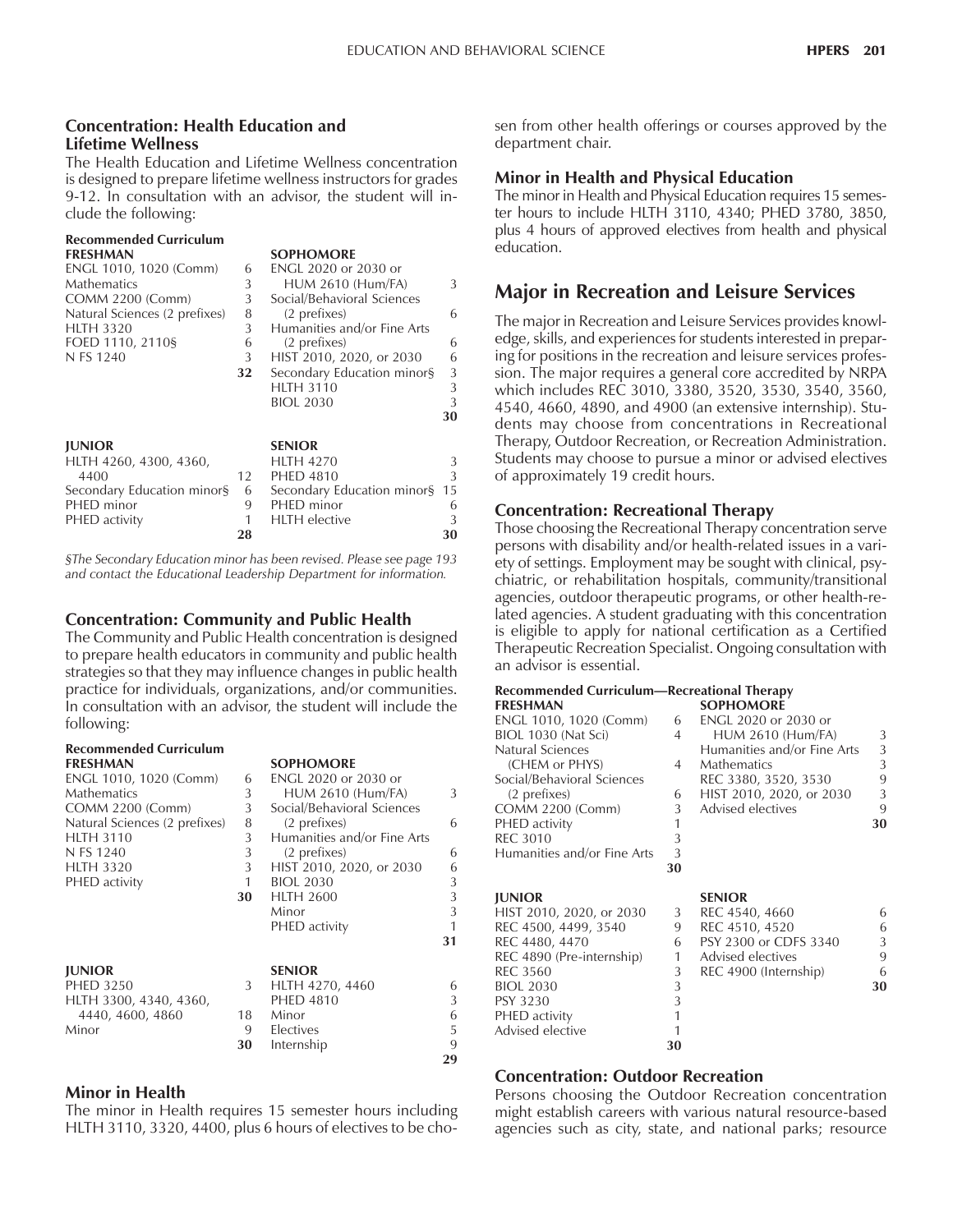management agencies; camp settings; and commercial and travel and tourism service providers. Ongoing consultation with an advisor is essential.

|                   | <b>Recommended Curriculum-Outdoor Recreation</b> |  |
|-------------------|--------------------------------------------------|--|
| <b>FRECISIANI</b> |                                                  |  |

| <b>FRESHMAN</b>                                   |          | <b>SOPHOMORE</b>                    |    |
|---------------------------------------------------|----------|-------------------------------------|----|
| ENGL 1010, 1020 (Comm)                            | 6        | <b>ENGL 2020 or 2030 or</b>         |    |
| BIOL 1030 (Nat Sci)                               | 4        | <b>HUM 2610 (Hum/FA)</b>            | 3  |
| GEOL 1040 (Nat Sci)                               | 4        | Humanities and/or Fine Arts         | 3  |
| ANTH 2010, PSY 1410,                              |          | <b>Mathematics</b>                  | 3  |
| or SOC 101 (Soc/Beh Sci)                          | 3        | REC 3380, 3520, 3530                | 9  |
| <b>COMM 2200 (Comm)</b>                           | 3        | HIST 2010, 2020, or 2030            | 3  |
| PHED activity                                     | 1        | Advised electives                   | 9  |
| <b>REC 3010</b>                                   | 3        |                                     | 30 |
| GEOG 2000 (Soc/Beh Sci)                           | 3        |                                     |    |
| Humanities and/or Fine Arts                       | 3        |                                     |    |
|                                                   | 30       |                                     |    |
|                                                   |          | <b>SENIOR</b>                       |    |
| <b>JUNIOR</b>                                     |          |                                     | 9  |
| HIST 2010, 2020, or 2030                          | 3<br>9   | REC 4540, 4580, 4660                | 6  |
| REC 3370, 3560, 3540                              |          | REC 4910 (Internship)               | 6  |
| REC 3360, 4570, 3390<br>REC 4890 (Pre-internship) | 9<br>1   | REC 3371, 3570<br>Advised electives | 10 |
| REC 4490 or HLTH 3300                             | 3        |                                     | 31 |
|                                                   |          |                                     |    |
| BIOL 4060, 4240, ABAS<br>3630, or GEOG 4530       |          |                                     |    |
|                                                   | 3-4<br>1 |                                     |    |
| PHED activity                                     | 29-30    |                                     |    |
|                                                   |          |                                     |    |

#### **Concentration: Recreation Administration**

The Recreation Administration concentration offers preparation for careers with a variety of recreation and leisure services agencies. Potential opportunities include employment with public and municipal recreation departments, youth service providers, commercial and tourism agencies, and military recreation. Ongoing consultation with an advisor is essential.

#### **Recommended Curriculum—Recreation Administration**<br>**EDESHMAN FRESHMAN SOPHOMORE**

| I INLJI IIVIAI V              |    | JULIU/MUNL                  |    |
|-------------------------------|----|-----------------------------|----|
| ENGL 1010, 1020 (Comm)        | 6  | ENGL 2020 or 2030 or        |    |
| Natural Sciences (2 prefixes) | 8  | <b>HUM 2610 (Hum/FA)</b>    | 3  |
| ECON 2610 (Soc/Beh Sci)       | 3  | Humanities and/or Fine Arts | 3  |
| P S 1010 or 2010              |    | <b>Mathematics</b>          | 3  |
| (Soc/Beh Sci)                 | 3  | REC 3380, 3520, 3530        | 9  |
| <b>COMM 2200 (Comm)</b>       | 3  | HIST 2010, 2020, or 2030    | 3  |
| Humanities and/or Fine Arts   | 3  | Advised electives           | 9  |
| PHED activity                 |    |                             | 30 |
| <b>REC 3010</b>               | 3  |                             |    |
|                               | 30 |                             |    |
| <b>JUNIOR</b>                 |    | <b>SENIOR</b>               |    |
| HIST 2010, 2020, or 2030      | 3  | REC 4540, 3371, 4660        | 9  |
| REC 3370, 3390, 3540          | 9  | REC 4910 (Internship)       | 6  |
| REC 3560, 4570                | 6  | BMOM 2900 or MGMT 3810      |    |
| PSY 2210 or 4380              | 3  | or MKT 3820                 | 3  |
| PSY 3020                      | 3  | Advised electives           | 10 |
| <b>REC 4500</b>               | 3  | PHED activity               | 1  |
| BMOM 2900 or MGMT 3810        |    | REC 4890 (Pre-internship)   | 1  |
|                               |    |                             |    |

#### **Minor in Recreation**

The minor in Recreation consists of 15 semester hours of coursework in Recreation, 9 hours of which must be taken at MTSU. REC 3010 and 3530 are required plus 9 hours of approved REC electives.

or MKT 3820 3 **30 30**

## **Major in Athletic Training**

The Athletic Training Program consists of four academic years and is a **limited enrollment** program. The programís academic and clinical foundation is based upon the National Athletic Trainer's Association Educational Competencies and the Commission on Accreditation of Allied Health Education Programs accreditation standards and guidelines for entrylevel athletic training education programs. The program consists of 120 credit hours, which include General Education, athletic training core courses, and major auxiliary courses. Students enter the program as pre-athletic training majors and must complete the first year of pre-athletic training curriculum consisting of General Education and athletic training prerequisite courses. Students then make formal application for admission to the last three years, which includes 45 hours of athletic training courses. When a student applies for admission and is accepted, the student is then classified as an Athletic Training major. The number of students accepted into the program is limited, making the application process competitive.

Students seeking admission to the program must have a 2.50 cumulative grade point average. The application process includes the following:

- completion of a formal application, which includes three letters of recommendation;
- successful completion of ATHT 2590 and 3580 and BIOL 2010 with a minimum grade of B- in each;
- successful completion of pre-program clinical observations as part of ATHT 2590;
- successful completion of pre-program clinical proficiencies;
- successful completion of a minimum of 24 credit hours;
- interview with Athletic Training program admission committee.

After students have met the admission requirements, acceptance is based upon weighted criteria. Meeting minimal admission requirements does not guarantee admission to the program.

All students must sign a technical standards document as part of the application process. This document is attached to the program application form and is in the Athletic Training education program manual.

Once a student is admitted, he/she must follow a prescribed course of study, which includes both academic and clinical courses. Students must maintain a cumulative grade point average of 2.50. Students must achieve a B- or better in all ATHT courses and PHED 4820 and a C- or better in BIOL 1110 or 1030, 2020; N FS 1240; PHED 4830, 4910; and ATHC 4060 to continue in the program. If a student does not achieve a B- or better in an ATHT course and a C- or better in the above courses he/she must retake the course.

Only admitted students are allowed to register for athletic training clinical courses (ATHT 3000, 3001, 3002, 3003, 4430, 4950, and 4990). These courses require a structured clinical rotation under an approved clinical instructor/supervisor. Clinical courses provide the student with a variety of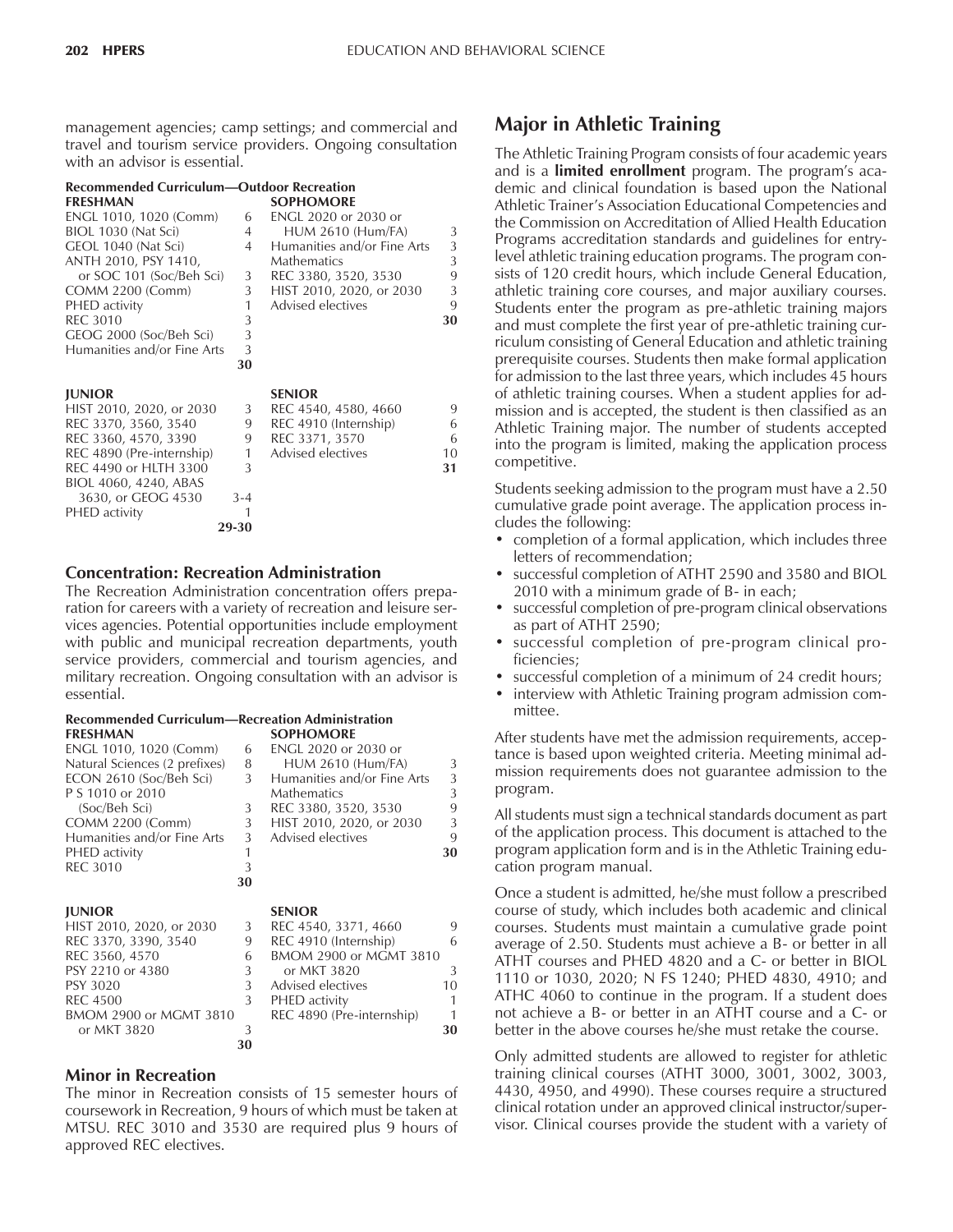athletic training experiences including contact-collision, collision, and non-contact sports in the collegiate, high school, and professional sport environment. Students also take a practicum (ATHT 4430) in athletic training at the completion of their junior year, which requires a clinical rotation in a non-traditional sport environment (i.e., sports medicine clinic, physical therapy clinic). Students must complete all clinical courses with a minimum grade of B- or better. If a student does not complete a clinical course with a B- or better, the student cannot progress to the next clinical course until that course has been retaken and a grade of B- or better has been achieved.

Students must have a minimum overall GPA of 2.50 to graduate from the program. Upon successful completion of the program, graduates are awarded a B.S. in Athletic Training and become eligible to sit for the National Trainer's Association Board of Certification Examination (NATABOC).

#### **Recommended Curriculum PRE-ATHLETIC TRAINING PROGRAM FRESHMAN**

| FALL                        |    | <b>SPRING</b>            |                |
|-----------------------------|----|--------------------------|----------------|
| <b>ENGL 1010 (Comm)</b>     |    | <b>ENGL 1020 (Comm)</b>  | 3              |
| ATHT 3580 or                |    | ATHT 3580 or             |                |
| PSY 1410 (Soc/Beh Sci)      | 3  | PSY 1410 (Soc/Beh Sci)   | 3              |
| BIOL 1110 or 1030 (Nat Sci) |    | ATHT 2590                | $\mathcal{R}$  |
| MATH 1710 (Math)            |    | HIST 2010, 2020, or 2030 | 3              |
| COMM 2200 (Comm)            |    | <b>BIOL 2010</b>         | $\overline{4}$ |
|                             | 16 |                          | 16             |

*Application to Program and Program Admission*

#### **ADMITTED ATHLETIC TRAINING PROGRAM SOPHOMORE**

| SOPHOMORE                   |                |                             |                |
|-----------------------------|----------------|-----------------------------|----------------|
| FALL                        |                | <b>SPRING</b>               |                |
| ENGL 2020 or 2030 or        |                | ATHT 3950                   | 3              |
| <b>HUM 2610 (Hum/FA)</b>    | 3 <sup>7</sup> | <b>ATHT 3001</b>            | 3              |
| <b>ATHT 3000</b>            | 3              | PHYS 2010/2011 (Nat Sci)    | $\overline{4}$ |
| <b>BIOL 2020</b>            | $4 \quad$      | Humanities and/or Fine Arts | $\mathfrak{Z}$ |
| N FS 1240                   | 3 <sup>7</sup> | HIST 2010, 2020, or 2030    | 3              |
| <b>ATHT 4200</b>            | 3 <sup>1</sup> | <b>PHED 1200</b>            | $\mathbf{1}$   |
|                             | 16             |                             | 17             |
| <b>JUNIOR</b>               |                |                             |                |
| FALL                        |                | <b>SPRING</b>               |                |
| ATHT 3960                   | 3              | <b>ATHT 4960</b>            | 3              |
| <b>ATHT 3002</b>            | $\overline{2}$ | <b>ATHT 4970</b>            | $\frac{3}{3}$  |
| <b>PHED 4910</b>            | $\overline{3}$ | <b>ATHT 3003</b>            |                |
| <b>ATHT 4500</b>            | 3 <sup>7</sup> | Social/Behavioral Sciences  | $\mathfrak{Z}$ |
| Humanities and/or Fine Arts | $\overline{3}$ | <b>EXSC 4830</b>            | $\overline{4}$ |
|                             | 15             |                             | 16             |
| <b>SUMMER</b>               |                |                             |                |
| <b>ATHT 4000</b>            | 3              |                             |                |
| ATHT 4430                   | 3              |                             |                |
|                             | 6              |                             |                |
| <b>SENIOR</b>               |                |                             |                |
| FALL                        |                | <b>SPRING</b>               |                |
| <b>PHED 4240</b>            | 3              | <b>ATHT 4990</b>            | 3              |
| <b>PHED 4820</b>            | 3 <sup>7</sup> | ATHC 4060                   | 3              |
| ATHT 4950                   | 3              | <b>PHED 4810</b>            | 3              |
|                             | 9              |                             | 9              |
|                             |                |                             |                |

#### **Athletic Training Program Costs**

Athletic training students pay the same fee schedules as do all other undergraduate students at the University. These fees are described in detail elsewhere in this catalog. Additional expenses incurred by athletic training students include:

- 1. the cost of a uniform package varies in price (yearly);
- 2. liability insurance \$35 (junior/senior year);
- 3. membership into the National Athletic Trainer's Association (senior year).

#### **Teacher Licensure**

Students who wish to pursue licensure in the State of Tennessee must consult with the director of the Athletic Training Program early in the academic process to ensure a smooth transition through this academic program. In order to acquire teacher licensure, the student should expect to work at least one additional academic year in order to obtain teacher certification.

#### **Minor in Athletic Training/Sports Medicine**

The minor in Athletic Training/Sports Medicine requires 21 semester hours. It is a **limited enrollment program** and all students must make formal application.

#### **Minor in Driver and Traffic Safety Education**

The minor in Driver and Traffic Safety Education requires 15 semester hours including PHED 3300 and SAFE 4320, 4350, 4850, and 4870.

## **Courses in Physical Education [PHED]**

The physical education activity courses are designed to prepare students for future participation in these activities by developing basic competencies in the fundamental skills of each activity. Opportunities for the improvement of skill and the learning of new skills are provided through intermediate and advanced level courses in certain activities.

**1000 Team Games and Conditioning.** One credit.

**1010 Beginning Folk and Square Dance.** One credit.

- **1020 Beginning Social Dance.** One credit.
- **1040 Beginning Tennis.** One credit.
- **1050, 1060 Adapted Physical Activity.** One credit each.
- **1080 Beginning Bowling.** One credit. Fee required.
- **1100 Beginning Karate.** One credit.
- **1110 Casting and Fishing Techniques.** One credit.
- **1120 Backpacking and Hiking.** One credit.
- **1130 Beginning Bicycling.** One credit.
- **1140 Gymnastics.** One credit.
- **1150 Beginning Badminton.** One credit.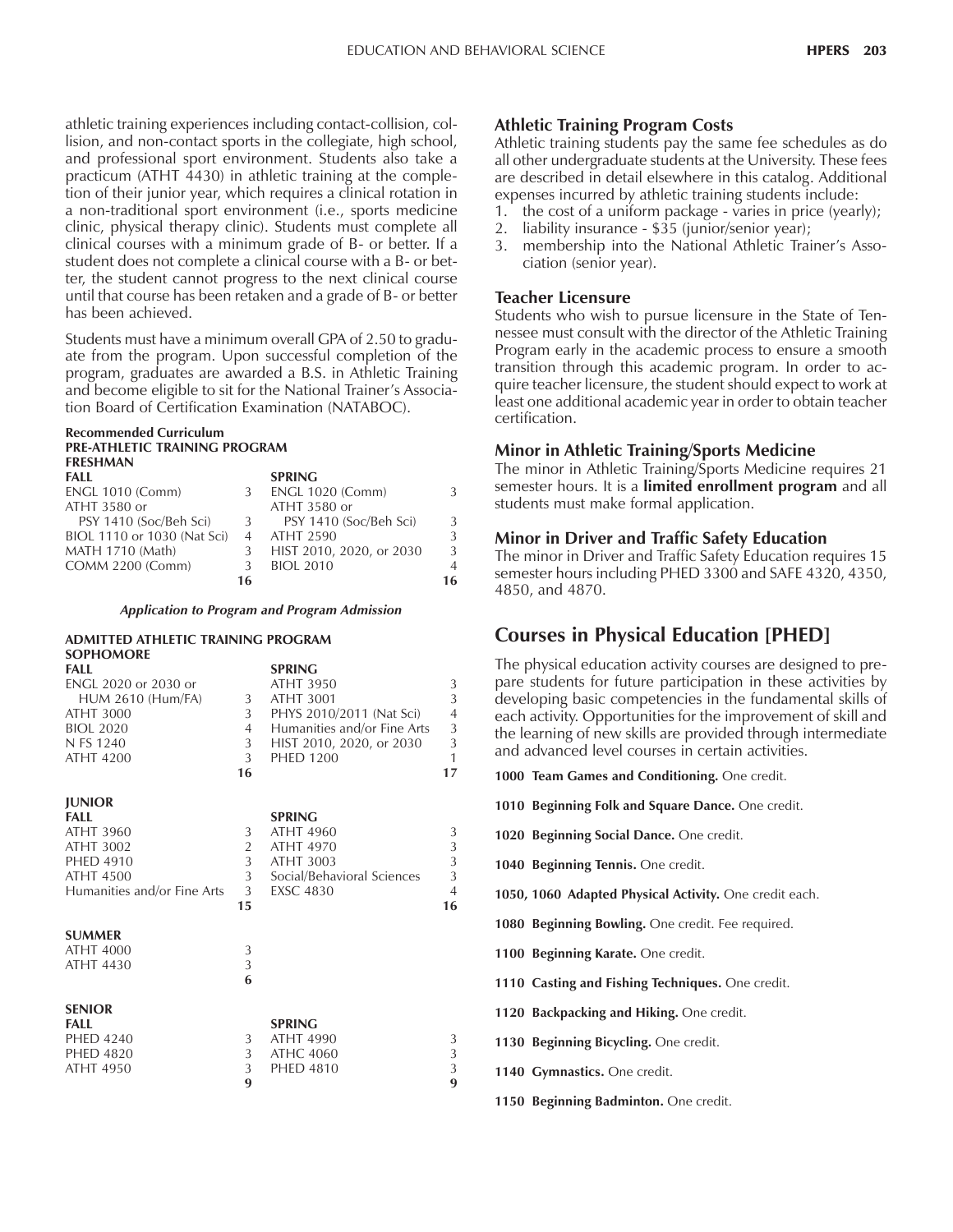- **1160 Beginning Archery.** One credit.
- **1170 Beginning Racquetball.** One credit.
- **1180 Beginning Aerobics (Walking/Jogging).** One credit.
- **1190 Aerobic Dance.** One credit.
- **1200 Beginning Weight Training.** One credit.
- **1210 Beginning Basketball.** One credit.
- **1220 Beginning Soccer.** One credit.
- **1230 Team Handball.** One credit.
- **1240 Water Aerobics.** One credit. No swimming skills required.
- **1250 Self Defense.** One credit.
- **1260 Intermediate Bicycling.** One credit.
- **1270 Yoga.** One credit.
- **1280 Beginning Pilates.** One credit. Series of floor exercises developed by Joseph H. Pilates designed to increase strength, flexibility, stamina, and concentration. Focus on postural alignment and body mechanics; facilitates enhancement of kinesthetic sense overall and increases body awareness.
- **1290 Tai Chi.** One credit. All 56 postures of Chen-style tai chi taught in one semester. Includes an overview of the history, philosophy, principles, and benefits of tai chi.
- **1300 Personal Fitness.** One credit. Basic concepts, techniques, and activities needed to design an individual fitness program.
- **1310 Beginning Rugby.** One credit. Introduces the basics of the game of rugby. Coed, non-contact play coupled with classroom analysis.
- **2000 Beginning Wrestling.** One credit.
- **2010 Beginning Modern Dance.** One credit.
- **2020 Beginning Golf.** One credit. Fee required.
- **2030 Tumbling and Trampoline.** One credit.
- **2040 Beginning Swimming.** One credit.
- **2050, 2060 Adapted Physical Activity.** One credit each.
- **2070 Intermediate Swimming.** One credit.
- **2080 Intermediate Modern Dance.** One credit.
- **2090 Intermediate Tennis.** One credit.
- **2100 Effective Living.** Two credits. A general health course designed to enable students to deal more effectively with personal and family health responsibilities as well as emergency situations.
- 2110 Basic Horsemanship-Equitation. One credit.
- **2120 Scuba Diving.** Two credits. Prerequisite: PHED 2070. Students must pass a swimming proficiency test.
- **2130 Basic River Canoeing.** One credit. Prerequisite: PHED 2070. Students must pass a swimming proficiency test.
- **2140 Basic Lifeguarding.** Two credits. Includes lifeguard training, automated external defibrillation, professional rescuer oxygen administration, and preventing disease transmission.
- **2150 Synchronized Swimming.** One credit. Prerequisite: PHED 2070.
- 2160 Ballet-Primary. One credit.
- 2170 Ballet-Intermediate. One credit.
- **2180 Beginning Jazz Dance.** One credit.
- **2190 Beginning Tap Dance.** One credit.
- **2200 Modern Gymnastics.** One credit.
- **2240 Beginning Roller Skating.** One credit. Fee required.
- **2250 Intermediate Bowling.** One credit. Fee required.
- **2260 Basic Rock Climbing.** One credit.
- **2270 Beginning Volleyball.** One credit.
- **2280 Intermediate Tap Dancing.** One credit.
- **2290 Intermediate Roller Skating.** One credit.
- **2300 Beginning Handball.** One credit.
- **2320 Advanced Weight Training.** One credit.
- **2330 Advanced Karate.** One credit.
- **2340 Aquatic Instructor Certification.** One credit.
- **2350 Intermediate Badminton.** One credit.
- **2360 Intermediate Wrestling.** One credit.
- **2380 Intermediate Jazz Dance.** One credit.
- **2400 Intermediate Handball.** One credit.
- **2410 Beginning Softball.** One credit.
- **2420 Intermediate Golf.** One credit.
- **2430 Advanced Volleyball.** One credit.
- **2440 Advanced Swimming.** One credit.
- **2450 Advanced Tennis.** One credit.
- **3250 Workshops in Wellness.** Three credits. Preparation for conducting workshops in a variety of professional settings.
- **3300 First Aid and Safety Education.** Three credits. (Same as HLTH 3300.) Deals with first aid measures, accident prevention, and cardiopulmonary resuscitation. Addresses issues related to drug use/abuse and related acts of violence. Satisfactory completion of the course qualifies the student for American Red Cross Standard and CPR certificates.
- **3400 Motor Learning and Development.** Three credits. Explores the study of motor activity by discussing the development of motor patterns and how we learn to move under various circumstances. Students will become familiar with the concepts, terms, techniques, and activities that will lead to a better understanding of motor development and motor learning.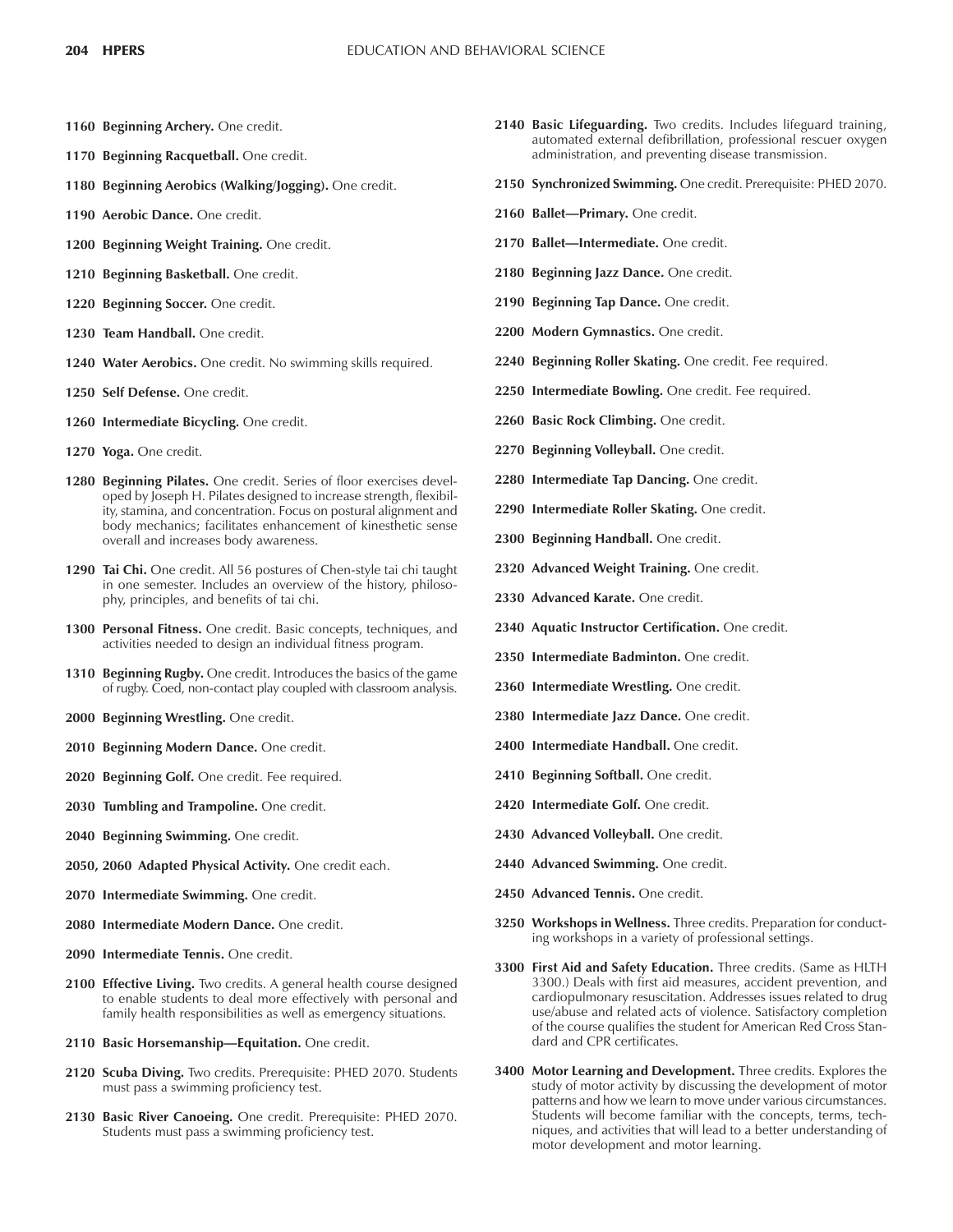- **3430 Games, Gymnastics, and Rhythmic Activities for Children.** Two credits. Activities suitable for the needs, abilities, and interests of children and youth throughout the stages of their growth and development.
- **3500 Physical Education for Early Childhood.** Four credits. Principles, teaching strategies, and curriculum activities for young children. Planning age-appropriate physical activities and designing developmentally appropriate motor skill experiences for young children. Extensive practicum experiences in teaching. Two onehour lectures and two one-hour labs per week.
- **3720 Skills and Techniques of Teaching Fitness Activities.** Three credits. Writing, planning, teaching, and participating in personalized and group fitness programs and the interpretative assessment of related components with the understanding of physiological principles related to exercise. Teaching lifetime wellness activities required in laboratory and field experiences.
- **3730 Skills and Techniques of Teaching Tumbling, Stunts, and Gymnastics.** Three credits. Objectives, materials, and techniques for teaching tumbling and gymnastics. Laboratory and field experiences required.
- **3740 Skills and Techniques of Teaching Individual and Dual Sports.** Three credits. Knowledge of skills, methods, and materials necessary for teaching activities—archery, badminton, golf, tennis, and bowling—which will contribute to lifetime wellness. Laboratory and field experiences required.
- **3750 Skills and Techniques of Teaching Team Games.** Three credits. Skills, methods, and concepts in basketball, soccer, volleyball, softball, and team handball that would allow participants to engage in physical fitness activities into middle adult years. Laboratory and field experiences required.
- **3760 Skills and Techniques of Teaching Aquatics (ARC Water Safety Instructor.)** Three credits. Emphasizes the individual's stroke development, the ability to analyze strokes, and the methods and materials for organizing, teaching, and administering aquatic programs. Laboratory and field experiences required.
- **3780 Curriculum in Physical Education.** Two credits. The role of physical education in society; the characteristics, needs, and interests of students; and the principles necessary for the development of a quality curriculum in physical education and fitness activities that will enhance a lifetime of health and wellness.
- **3810 Directing Intramurals.** Two credits. The organization and administration of intramural programs. The student experiences actual participation in developing and supervising intramural activities.
- **3850 Foundations of Physical Education.** Three credits. Lectures, discussion, and reports introduce students to the importance of physical activity and nutritional values as they relate to lifetime wellness. Study of physical education through its history, philosophy, leadership, and organization including related principles from biology, physiology, sociology, and psychology.
- **3910 Officiating.** Two credits. (Same as ATHC 3910.) Technique and practice in officiating major sports.
- **3950 Adapted Physical Activity.** Three credits. Principles of planning and conducting physical education in order to provide for the special needs, interests, and abilities of exceptional students. Field work in local schools and community agencies.
- **4250 Internship in Exercise Science and Health Promotion.** Twelve credits. (Same as EXSC/HLTH 4250.) Prerequisites: PHED 3250, 4240, 4810, 4830, 4910; HLTH 3300; BIOL 2030; N FS 1240. On-site practical experience in an exercise science/health promotion program.
- 4290 Corrective Therapy-Clinical Training Program. Nine credits. Provides trainee-students clinical training in a paramedical specialty in order to treat illness and injury. Program is affiliated with the Veterans Administration Hospital, Murfreesboro.
- **4340 Wellness and Healthy Lifestyles.** Three credits. (Same as HLTH/ REC 4340.) Developing healthy lifestyles through health appraisal, fitness evaluation, identifying cardiovascular risk factors, and individual exercise prescriptions.
- **4600 Technology Applications.** One credit. Prerequisite: An introductory course in computer literacy or equivalent with instructor permission; corequisite: PHED 4601. Understanding and competency using a variety of technology applications related to the profession. Students required to enroll in corresponding lab during the same semester.
- **4601 Technology Applications Lab.** Two credits. Corequisite: PHED 4600. Investigation and application of profession-specific software and hardware applications.
- **4700 Skills and Techniques of Teaching Rhythmic Activities.** Three credits. Skills in various dance forms, methods and materials, evaluative procedures, experiences in teaching all forms of dance to students at the K-12 level. Lab required.
- **4810 Measurement and Evaluation.** Three credits. (Same as EXSC/ HLTH 4810.) Concepts and procedures used for applied measurement and evaluation in health and human performance settings. Basic statistics, reliability and validity, measurement instruments in field and laboratory settings, and the administration of a variety of tests within discipline.
- **4820 Organization and Administration of Physical Education.** Three credits. Provides the basic knowledge necessary to organize and manage a total physical education and sports program. Information concerning the pertinent administration processes including legal responsibilities.
- **4910 Kinesiology.** Three credits. The science of human motion. Emphasis on principles of anatomy, physiology, and mechanics of human activity.
- **4920 Special Problems.** One, two, or three credits. (Same as EXSC/ HLTH/REC 4920.) Presentation and discussion of research work in physical education, recreation, health and safety education, or athletics. (A maximum of three semester hours credit may be applied toward a degree.)

### **Courses in Health [HLTH]**

- **1530 Health and Wellness.** Three credits. Explores the role and importance of health and wellness in the lives of individuals and society in general. Laboratory venues will allow opportunities for assessment of lifestyles, decision-making, and research data on health and wellness. Lectures will provide concepts, information, and data involved in maintaining optimum health and wellness. Two lectures and one laboratory.
- **2600 Introduction to Health Professions.** Three credits. Examines select health professions. Includes admission procedures, training, post-graduate training, licensure, practice options. Designed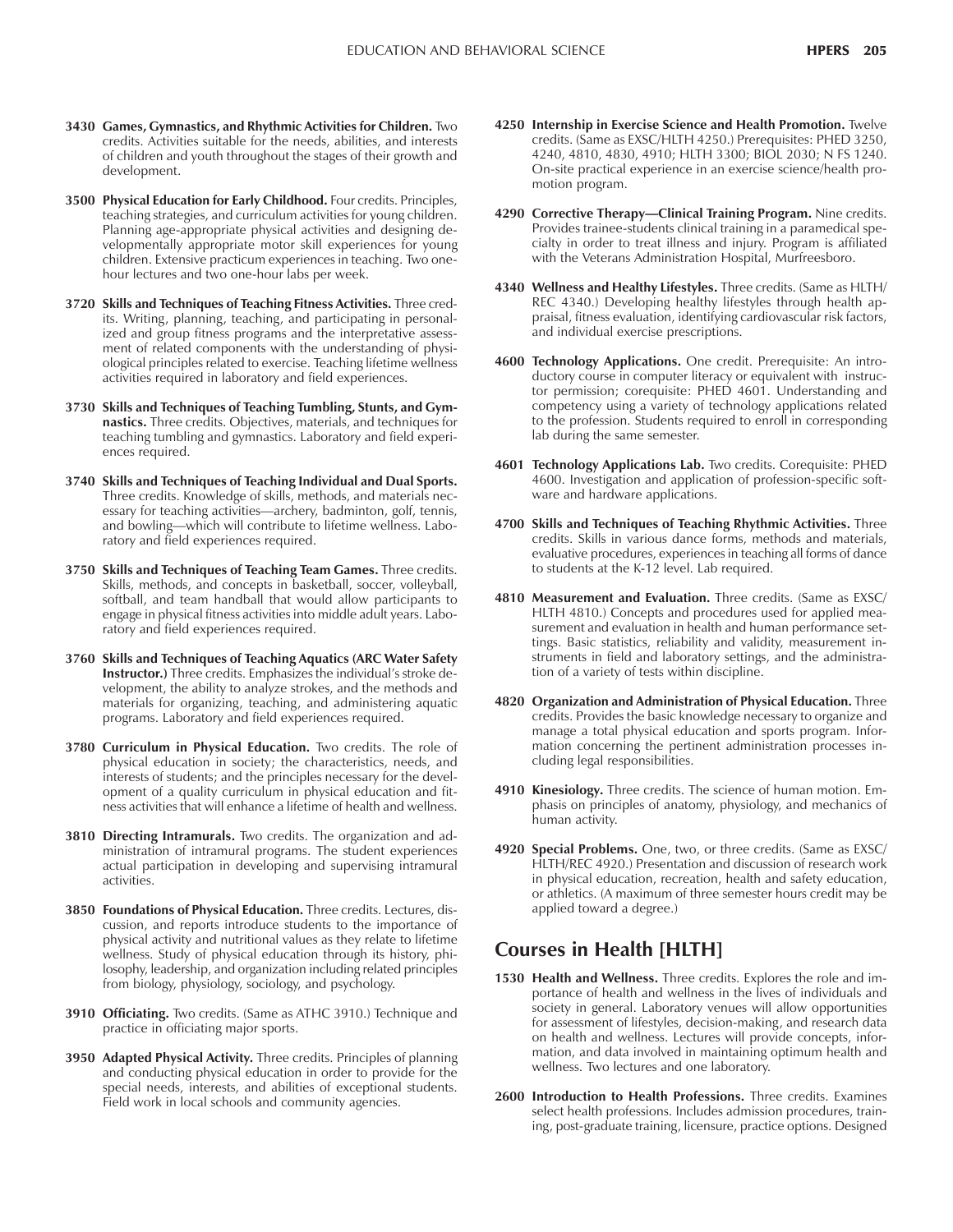to assist students interested in a health career make a more informed choice early in their undergraduate preparation.

- **3110 Personal Health.** Three credits. Personal health in contemporary society; designed specifically for preparation of health educators.
- **3300 First Aid and Safety Education.** Three credits. (Same as PHED 3300.) Deals with first aid measures, accident prevention, and cardiopulmonary resuscitation. Addresses issues related to drug use/abuse and related acts of violence. Satisfactory completion of the course qualifies the student for American Red Cross Standard and CPR certificates.
- **3310 Health Problems of Exceptional Children.** Three credits. Common health problems of all children with emphasis on health problems peculiar to children in various areas of exceptionality. Consideration will be given to identification and referral.
- **3320 Community and Public Health.** Three credits. Basic preparation for health educators in community and public health programs with an emphasis on identifying and solving problems. Concentrates on the role of the health educator in needs assessment, effective communication, and the management of public health concerns.
- **3330 History of Health Education and Health Organizations.** Three credits. Analysis of health education from origins to present. Emphasis on health philosophies, conferences, significant movements, associations, and pioneer health leaders.
- **4250 Internship in Exercise Science and Health Promotion.** Twelve credits. (Same as EXSC/PHED 4250.) Prerequisites: PHED 3250, 4240, 4810, 4830, 4910; HLTH 3300; BIOL 2030; N FS 1240. On-site practical experience in an exercise science/health promotion program.
- **4260 Curriculum and Teaching Methods in Health Education.** Three credits. Curriculum planning and teaching methods for prospective school, community, and public health personnel who aspire to teach health education.
- **4270 Bioethical Issues in Health Education.** Three credits. An analysis of current bioethical issues, problems, needs, trends, and interests in health education.
- **4280 Instructorís Course in First Aid and CPR.** Two credits. Prerequisite: HLTH 3300 or current Red Cross certification in multi-media first aid and CPR or standard first aid. Organization, planning, and teaching American Red Cross safety course. Red Cross instructor certification for successful completion.
- **4300 The School Health Program.** Three credits. Offers preparation for leadership roles in school health services, instruction, and emergency situations, with special emphasis on evaluation.
- **4340 Wellness and Healthy Lifestyles.** Three credits. (Same as PHED/ REC 4340.) Developing healthy lifestyles through health appraisal, fitness evaluation, identifying cardiovascular risk factors, and individual exercise prescriptions.
- **4360 Teaching Human Sexuality.** Three credits. Assists teachers and future teachers in developing, implementing, and evaluating human sexuality curricula and programs for schools (K-12).
- **4370 Health and First Aid for Children (Pre-K-3).** Two credits. Skill and knowledge required to maintain a healthy and safe school or day-care environment for Pre-K-3 children.
- 4390 Women's Health. Three credits. Applies and extends the knowledge base of health care for women and provides students with the knowledge to help them enhance their own and others' health.
- **4400 Drugs and Violence in Health Education.** Three credits. Offers an understanding of the nature of drugs, relationships people form with drugs, and consequences of those relationships. Relationship of drugs to acts of violence considered as well as educational programs addressing issues related to drug use/abuse and acts of violence.
- **4460 Introduction to Epidemiology.** Three credits. Epidemiologic analysis including measures of disease frequency, measures of effect, association and causation, sources of inaccuracy, experimental and observational study designs.
- **4600 Technology Applications.** One credit. Prerequisite: An introductory course in computer literacy or equivalent with instructor permission; corequisite: HLTH 4601. Understanding and competency using a variety of technology applications related to the profession. Students required to enroll in corresponding lab during the same semester.
- **4601 Technology Applications Lab.** Two credits. Corequisite: HLTH 4600. Investigation and application of profession-specific software and hardware applications.
- **4810 Measurement and Evaluation.** Three credits. (Same as EXSC/ PHED 4810.) Concepts and procedures used for applied measurement and evaluation in health and human performance settings. Basic statistics, reliability and validity, measurement instruments in field and laboratory settings, and the administration of a variety of tests within discipline.
- **4860 Organization and Administration of Health Education.** Three credits. Theories and models of health education and promotion, needs assessment, program and intervention development (including mission, goals, objectives, and activities of programs), scheduling, budgeting, and evaluating health education programs in schools (K-12) and in the community.
- **4900 Certified Health Education Specialist (CHES) Review.** One credit. Responsibilities and competencies on the Certified Health Education Specialist examination.
- **4920 Special Problems.** One, two, or three credits. (Same as EXSC/ PHED/REC 4920.) Presentation and discussion of research work in physical education, recreation, health and safety education, or athletics. (A maximum of three semester hours credit may be applied toward a degree.)

## **Courses in Exercise Science [EXSC]**

- **3500 Exercise Leadership and Program Planning.** Three credits. Practical experience in adult exercise leadership in individual and group settings. Precautions for safe and effective exercise leadership, instruction, and adult fitness programming based on the guidelines of the American College of Sports Medicine included.
- **4000 Research Seminar in Exercise Science.** Three credits. Prerequisite: EXSC 4830. Development of research ideas, application of computers in searching research databases, methods of research and data collection, and preparation and presentation of a research proposal.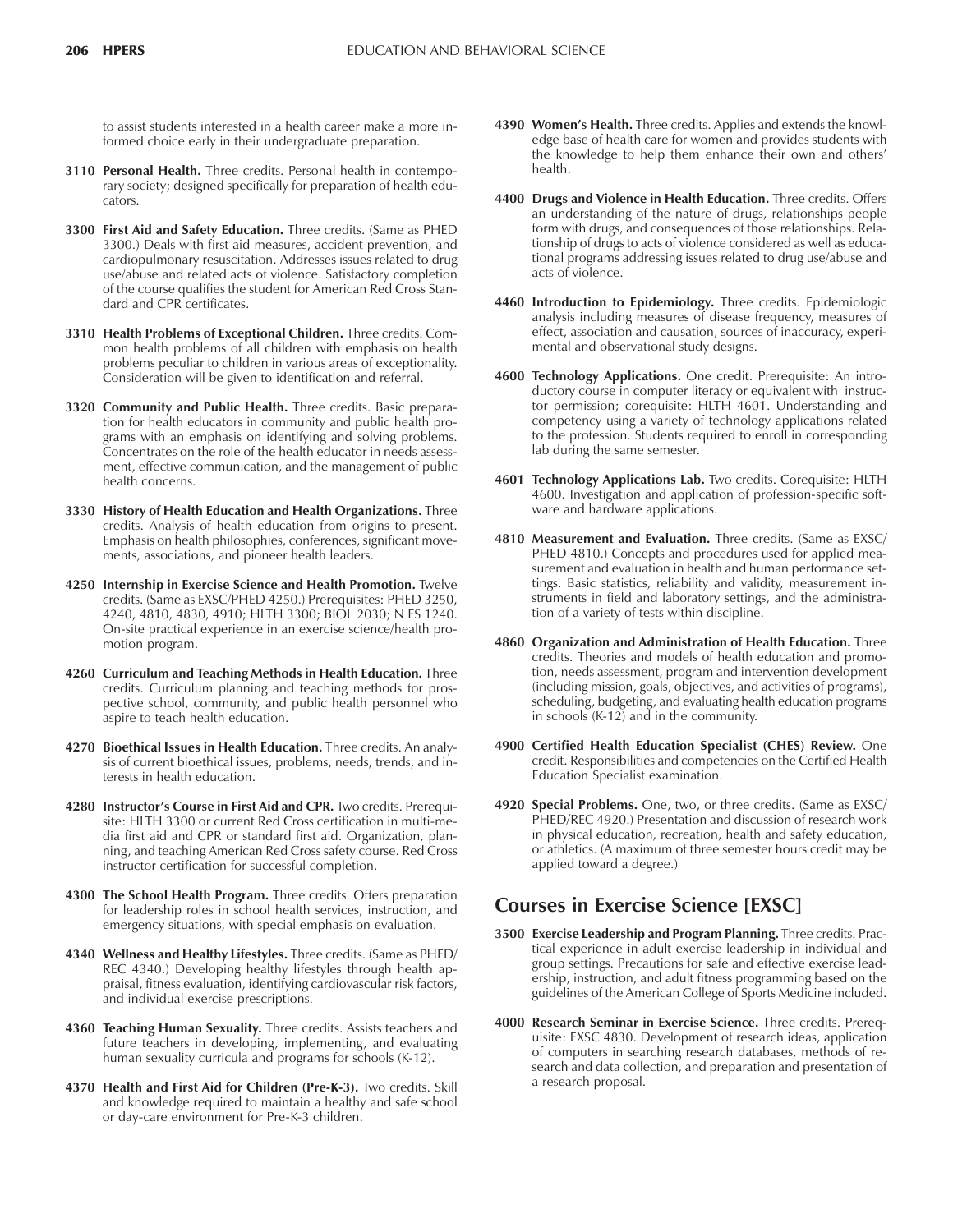- **4010 Applied Research in Exercise Science.** Three credits. Prerequisite: EXSC 4000. Completion of a research study in exercise science including preparation of Institutional Review Board documents, collection and analysis of research data, preparation of research report, and presentation of research findings.
- **4240 Principles of Exercise Prescription and Assessment.** Three credits. Prerequisites: EXSC 4810, 4830; PHED 4910. Provides students with practical and theoretical experiences in exercise prescription and health/fitness assessment techniques; primarily for healthy population. Upon completion, pursuit of ACSM Health/ Fitness Instructor Certification recommended.
- **4250 Internship in Exercise Science and Health Promotion.** Twelve credits. (Same as HLTH/PHED 4250.) Prerequisites: PHED 3250, 4910; EXSC 4240, 4810, 4830; HLTH 3300; BIOL 2030; N FS 1240. On-site practical experience in an exercise science/health promotion program.
- **4260 Exercise Assessment and Prescription for Special Populations.** Three credits. Prerequisite: EXSC 4240. Practical and theoretical experiences in exercise prescription and health/fitness assessment techniques for special populations. Precautions for safe and effective participation in exercise programs identified.
- **4810 Measurement and Evaluation.** Three credits. (Same as HLTH/ PHED 4810.) Concepts and procedures used for applied measurement and evaluation in health and human performance settings. Basic statistics, reliability and validity, measurement instruments in field and laboratory settings, and the administration of a variety of tests within discipline.
- **4830 Physiology of Exercise.** Four credits. Prerequisites: BIOL 2030 or 2010 and 2020. Principles of exercise physiology. Acute response and chronic adaptations of the body to physical activity, exercise, and sports participation, and their impact on homeostasis examined.
- **4920 Special Problems.** One, two, or three credits. (Same as HLTH/ PHED/REC 4920.) Presentation and discussion of research work in physical education, recreation, health and safety education, or athletics. (A maximum of three semester hours credit may be applied toward a degree.)

### **Courses in Athletic Coaching [ATHC]**

- **3600 Coaching Football.** Two credits. Theory and practice in fundamentals as well as introduction of offensive and defensive types of play. Emphasis on the basic aspects.
- **3610 Coaching Basketball for Men.** Two credits. Theory and practice in the fundamentals as well as introduction of offensive and defensive types of play. Emphasis on the basic aspects.
- **3620 Coaching Golf and Tennis.** Two credits. Prepares the student to teach the fundamental aspects of golf and tennis, with emphasis on adaptation to varied approaches in teaching and coaching.
- **3630 Teaching and Coaching Wrestling.** Two credits. Provides the prospective teacher and coach with the methods and materials needed for teaching and coaching wrestling in the public schools.
- **3660 Coaching of Volleyball and Basketball for Women.** Two credits. Theory and practice in the fundamentals as well as introduction of offensive and defensive types of play. Emphasis on the basic aspects.
- **3810 Directing Intramurals.** Two credits. The organization and administration of intramural programs. Actual participation in developing and supervising intramural activities.
- **3910 Officiating.** Two credits. (Same as PHED 3910.) Technique and practice in officiating major sports.
- **4000 Strength, Conditioning, and Human Performance.** Three credits. Prerequisites: Anatomy, physiology, kinesiology, and weight training; or by permission of instructor. Offers preparation for the National Strength and Conditioning Association's Strength and Conditioning Specialists Certification Examination.
- **4060 Sport Psychology.** Three credits. (Same as PSY 4060.) The application of behavioral principles, motivational research, personality factors, social/psychological findings, cognitive processes, dysfunctional behavior knowledge, and psychometric assessment procedures to the arena of sports. Introduces students to this discipline and provides knowledge to help enhance their own performances and the performances of others.
- **4180 Coaching Speed/Strength Conditioning for Sports.** Three credits. Organizing and developing speed and strength conditioning programs for sports. Setting up and supervising proper methods and techniques in running, weight lifting, and conditioning exercise for athletics today.
- **4220 Coaching Soccer.** Two credits. Theory and practice of soccer fundamentals as well as introduction of offensive and defensive plays.
- **4600 Advanced Coaching of Football.** Two credits. Philosophies of coaching and a detailed study of the master plan of coaching responsibilities.
- **4620 Advanced Coaching of Basketball.** Two credits. Offers the upper-level student an in-depth study of the profession. Philosophies of coaching discussed, along with a detailed study of the master plan of coaching responsibilities.
- **4640 Coaching of Baseball.** Two credits. Theory and practice in the fundamentals as well as reviewing various systems of types of play.
- **4650 Coaching Cross-Country, Track and Field.** Two credits. Theory and practice in fundamentals and skills.
- **4690 Psychology of Coaching.** Three credits. Application of basic psychological principles to everyday coaching situations and problems. Designed to improve communication and motivation between players and coaches.
- **4800 Administration of High School and College Athletics.** Three credits. Deals with administrative concerns of athletic eligibility, contest management, equipment, finances, budgets, safety, layout and maintenance of facilities, public relations, publicity, and current athletic trends.

## **Courses in Athletic Training [ATHT]**

- **2590 Psychomotor Skills in Athletic Training.** Three credits. Various topics and techniques with emphasis on the application of supportive and protective taping. A minimum of 60 directed clinical hours of observation required.
- **3000 Clinical A in Athletic Training.** Three credits. Prerequisites: ATHT 2580, 2590. Psychomotor skills used in the application of pro-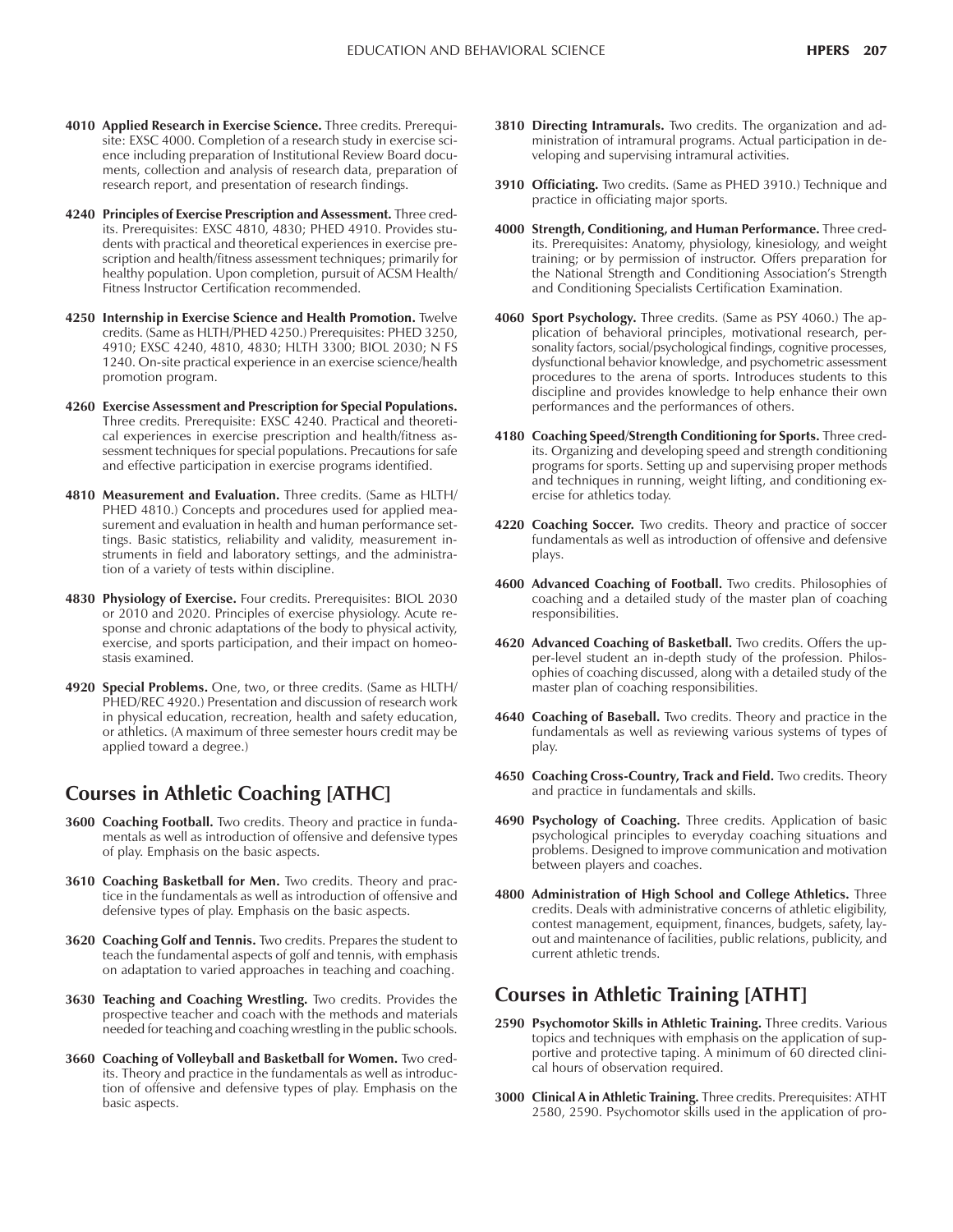tective equipment, emergency procedures, care and treatment of athletic injuries, and use of basic modalities. A minimum of 200 clinical hours under the direct supervision of an approved clinical instructor required.

- **3001 Clinical B in Athletic Training.** Three credits. Prerequisite: ATHT 3000; corequisite: ATHT 3950. Psychomotor skills used in the evaluation and assessment of injuries to the lower extremities. A minimum of 200 clinical hours under the direct supervision of an approved clinical instructor required.
- **3002 Clinical C in Athletic Training.** Three credits. Prerequisite: ATHT 3001; corequisite: ATHT 3960. Psychomotor skills used in the evaluation and assessment of injuries to the upper extremities and thorax. A minimum of 200 clinical hours under the supervision of an approved clinical instructor required.
- **3003 Clinical D in Athletic Training.** Three credits. Prerequisite: ATHT 3002; corequisite: ATHT 4960. Psychomotor skills used in the rehabilitation of musculoskeletal injuries. A minimum of 200 clinical hours under the direct supervision of an approved clinical instructor required.
- **3580 Prevention and Care of Athletic Injuries.** Three credits. Modern principles in the care, prevention, and management of sports injuries.
- **3950 Evaluation and Assessment of Injuries to the Lower Extremities.** Three credits. Prerequisites: ATHT 2580; BIOL 2010. Evaluation and assessment of athletic injuries to the lower extremities and lumbar spine.
- **3960 Evaluation and Assessment of Injuries to the Upper Extremities and Thorax.** Three credits. Prerequisites: ATHT 2580, 3950; BIOL 2010, 2020. Evaluation and assessment of athletic injuries to the upper extremities and thorax.
- **4000 Strength, Conditioning, and Human Performance.** Three credits. Prerequisites: Anatomy, physiology, kinesiology, and weight training; or by permission of instructor. Theories and principles of strength training and conditioning and techniques used to become a strength and conditioning specialist or personal fitness trainer.
- **4080 Alternative Therapies in Athletic Training.** Three credits. Examines the didactic and psychomotor concepts of various alternative and complementary therapies as they relate to the profession of athletic training.
- **4200 Acute Trauma and Emergency Care in Athletic Training.** Three credits. Prerequisite: ATHT 3580. Competencies and proficiencies used in the identification, management, and prevention of acute traumatic conditions in sports requiring emergency care.
- **4430 Practicum in Athletic Training.** Three credits. Prerequisites: ATHT 3003, 4960, and 4970. Athletic training internship in a non-traditional athletic training setting. A minimum of 150 clinical hours under the direct supervision of a clinical instructor required.
- **4500 Therapeutic Medications and Ergogenic Aids in Sports.** Three credits. Principles, theories, and issues of the physiological and psychological response to pharmacological use and abuse of therapeutic medications and ergogenic aids in sports.
- **4950 Pathology of Sport Illness and Consideration of Special Populations.** Three credits. Pathology of special problems and gen-

eral medical conditions of athletes and others involved in physical activity. Includes an athletic training field experience.

- **4960 Rehabilitation Techniques.** Three credits. Prerequisites: BIOL 2010, 2020; ATHT 3950, 3960. Methods and techniques in the selection and application of rehabilitation techniques.
- **4970 Therapeutic Modalities.** Three credits. Prerequisites: BIOL 2010, 2020; PHYS 2010, 2011; ATHT 3950, 3960. Principles, theories, methods, and techniques in the application of selected therapeutic modalities. Includes a laboratory experience of psychomotor skills used in the application of therapeutic modalities.
- **4990 Senior Seminar in Athletic Training.** Three credits. Prerequisites: ATHT 4960, 4970. Offers preparation for the NATABOC examination and discussion of current research in athletic training and sports medicine. Engages students in the process of reviewing, analyzing, discussing, and synthesizing research. Includes an athletic training field experience.

## **Courses in Recreation [REC]**

- **3000 Leisure in Your Life.** Three credits. Issues relative to choices an individual and society make when utilizing "free" time and resources. Increased understanding of the multi-billion dollar leisure industry and its effect on our personal and collective lives.
- **3010 Introduction to Recreation and Leisure Services.** Three credits. Development and basic concepts of the recreation and leisure services profession. History, definitions, theories, and social psychological concepts as well career opportunities and areas of service delivery.
- **3360 Camping and Camp Counseling.** Three credits. Emphasis on the camp counselor, including discussion of techniques and skills appropriate in various camp settings. Day-to-day management of residential, trip/travel, and special emphasis camps examined. Some off-campus experience.
- **3370 Principles of Outdoor Recreation.** Three credits. Concepts, principles, and practices in various types of park, recreation, and tourism settings. Emphasis on overall and critical sub-systems of the outdoor recreation management system primarily in public land settings.
- **3371 Principles of Interpretation and Resource Education.** Three credits. The study of natural, cultural, and historical interpretation and resource education concepts, principles, and practices applicable to various types of recreation and leisure service settings. Emphasis on interpretation and resource education, why and how to interpret and educate about resources, as well as how to effectively manage interpretation and resource education in varied settings.
- **3380 Introduction to Recreation for Persons with a Disability.** Three credits. Explores issues surrounding recreation opportunities for persons with disabilities. Introduces important issues such as attitudes, advocacy, accessibility, legislation, and the broad range of opportunities in the provision of recreational services for persons with disabilities in our society.
- **3390 Tourism and Commercial Recreation.** Three credits. Introduces the broad sector of recreation and leisure services profession which focuses on delivery of leisure travel and tourism-based recreation services and programs. Particular emphasis placed upon understanding the relationship between commercial rec-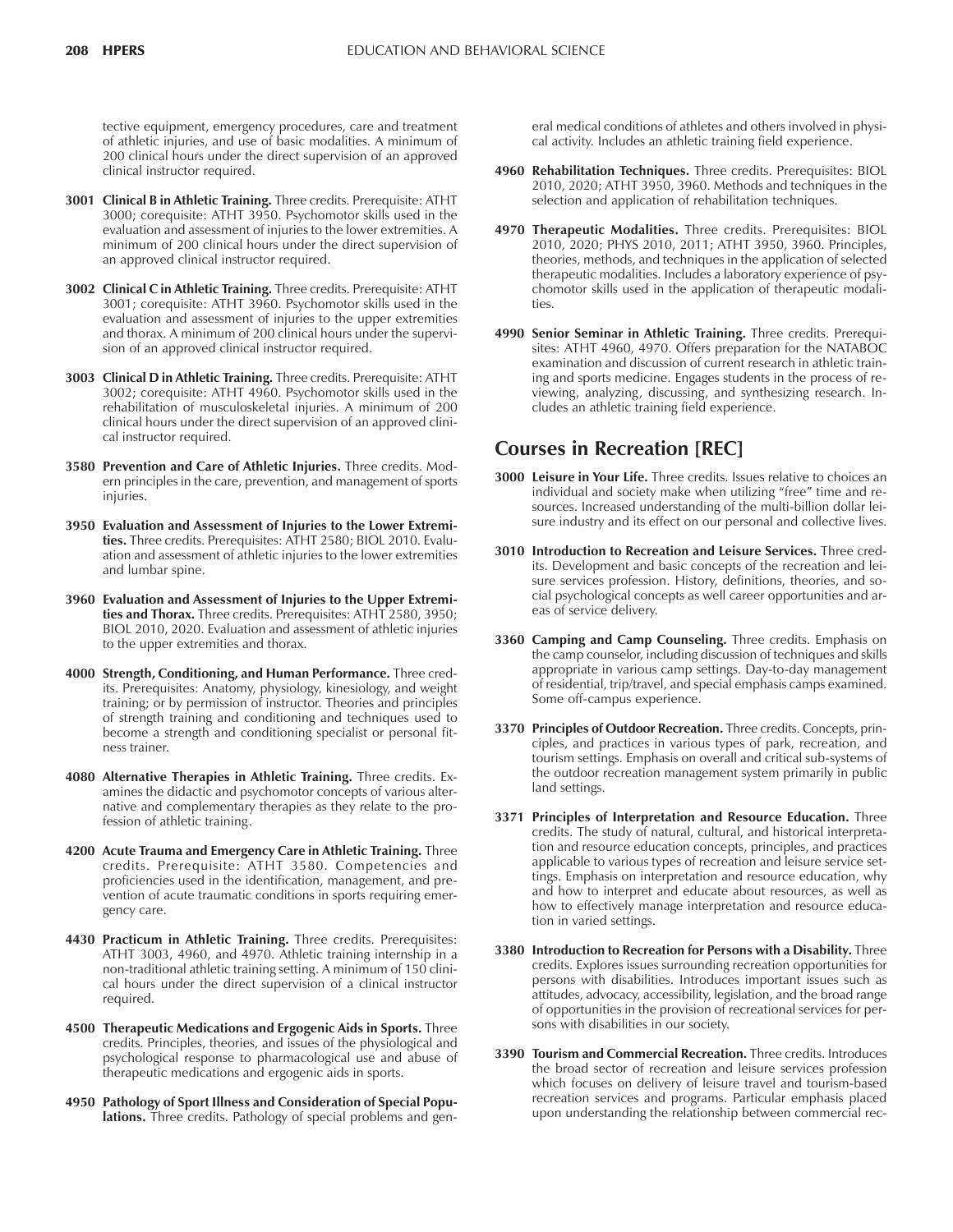reation organizations and historical, cultural, and natural resources.

- **3520 Leadership and Group Processes in Recreation and Leisure Services.** Three credits. Conceptual and human relationship skills required of effective professionals. Emphasis on understanding group dynamics and processes associated with leading activities, programs, and personnel in recreation and leisure settings. Key component will be field application of skills.
- **3530 Program Planning in Recreation and Parks.** Three credits. The understanding of participant leisure behavior and needs, and ways organizations create services to respond to these leisure needs.
- **3540 Planning of Park and Recreation Areas and Facilities.** Three credits. Prerequisites: REC 3010 and 3530. Planning principles, techniques, and standards as they relate to the construction of park and recreation areas and facilities.
- **3560 Field Studies in Recreation and Parks.** Three credits. Prerequisites: REC 3010 and 3530. Provides an opportunity for supervised practical application of classroom theory in professional field work.
- **3570 Outdoor Pursuits Education.** Three credits. Concentration on developing student's ability in adventure-based recreation and education. Emphasis placed on learning how to implement an outdoor pursuit experience for oneself and others. Both on- and off-campus experiences will be conducted and may involve day/ overnight camping, canoeing, kayaking, rock climbing, rappelling, caving, ropes courses, and orienteering.
- **4340 Wellness and Healthy Lifestyles.** Three credits. (Same as PHED/ HLTH 4340.) Developing healthy lifestyles through health appraisal, fitness evaluation, identifying cardiovascular risk factors, and individual exercise prescriptions.
- **4470 Leisure and Aging.** Three credits. Aging relative to the individual, family, peers, and society with an emphasis on leisure. The holistic approach including physical, psychological, social, cultural, environmental, and cognitive aspects. Interdisciplinary approach makes this course ideal for the developing or practicing human service professional.
- **4480 Recreational Therapy Techniques.** Three credits. Exploration of the many activity-based therapeutic interventions currently utilized to alleviate existing health-related problems, maintain current level of functioning, or to assist in overall rehabilitation efforts of the transdisciplinary treatment team.
- **4490 Campus Recreation.** Three credits. For those wishing to acquire a specific and comprehensive knowledge of the recreational sports program and an understanding of its place and value in education and society.
- **4499 Therapeutic Terminology in Recreational Therapy.** Three credits. Designed to provide students with an understanding of therapeutic terminology and the utilization of appropriate terminology for third party reimbursement, treatment teams, counseling, and medical documentation.
- **4500 Introduction to Recreational Therapy.** Three credits. Prerequisite: REC 3010. Explores the profession of recreational therapy, the wide range of disabilities, and the role of intervention in a variety of settings: clinical, community, and transitional. Topics include history, philosophy, professional development/certification, systemic program design, and implementation.
- **4510 Recreational Therapy in Clinical Settings.** Three credits. Increases understanding of recreational therapy in clinical settings, working with persons with health-related issues and/or disability. Concepts of disease and disability, holistic approach, interdisciplinary treatment, assessment, intervention planning and implementation, evaluation, documentation, and third party reimbursement explored.
- **4520 Transitional and Community Recreational Therapy.** Three credits. Addresses issues clients may face when leaving institutions and returning to their communities. Examines the role and provision of recreational therapy services in transitional and community-based settings.
- **4540 Organization and Administration of Recreation.** Three credits. Prerequisites: REC 3010 and nine additional hours of recreation coursework. Provides an opportunity for understanding the duties and responsibilities of an administrator and for developing the ability to perform these in recreation and leisure settings.
- **4570 Outdoor Recreation Workshop.** Three credits. An off-campus course that provides materials and experiences unobtainable in the traditional classroom. Exposure to issues, trends, and concerns relevant to outdoor recreation, resource management, and the delivery of programs and services in outdoor environments. Public, private non-profits, and commercial agencies will be experienced through a series of field trips, talks, groups exercises, and other experiential-based activities.
- **4580 Seminar: Outdoor Recreation and Environmental Issues.** Three credits. Increases awareness of the importance of environmental considerations when planning, managing, or administering outdoor recreation programs. Includes environmental issues and methods of seeking solutions to environmental problems.
- **4590 Readings in Parks and Recreation.** Three credits. In-depth reading; preparation of an annotated bibliography and report. Arrangements for course should be made with the instructor prior to registration.
- **4600 Technology Applications.** One credit. Prerequisite: An introductory course in computer literacy or equivalent with instructor permission; corequisite: REC 4601. Understanding and competency using a variety of technology applications related to the profession. Students required to enroll in corresponding lab during the same semester.
- **4601 Technology Applications Lab.** Two credits. Corequisite: REC 4600. Investigation and application of profession-specific software and hardware applications.
- **4660 Evaluation of Recreation and Leisure Services.** Three credits. Research and evaluation procedures and techniques applicable to assessing recreation and leisure service programs, participants, administrative structures, and resources. Emphasis on beginning and completing a "real-world" evaluation project.
- **4790 Sport and Society.** Three credits. (Same as SOC 4790.) A behavioral approach to the sport and leisure phenomena from the related perspectives of sociology and anthropology.
- **4890 Pre-Internship Seminar.** One credit. Prerequisites: REC 3010 and junior standing. Review of philosophy and professional ethics of recreation and leisure services. Self assessment of student's strengths, limitations, and career aspirations. Preparation of reference files, letters, and resumes. Identification of, application to, and acceptance by department-approved agencies for completion of internship. Pass/Fail.